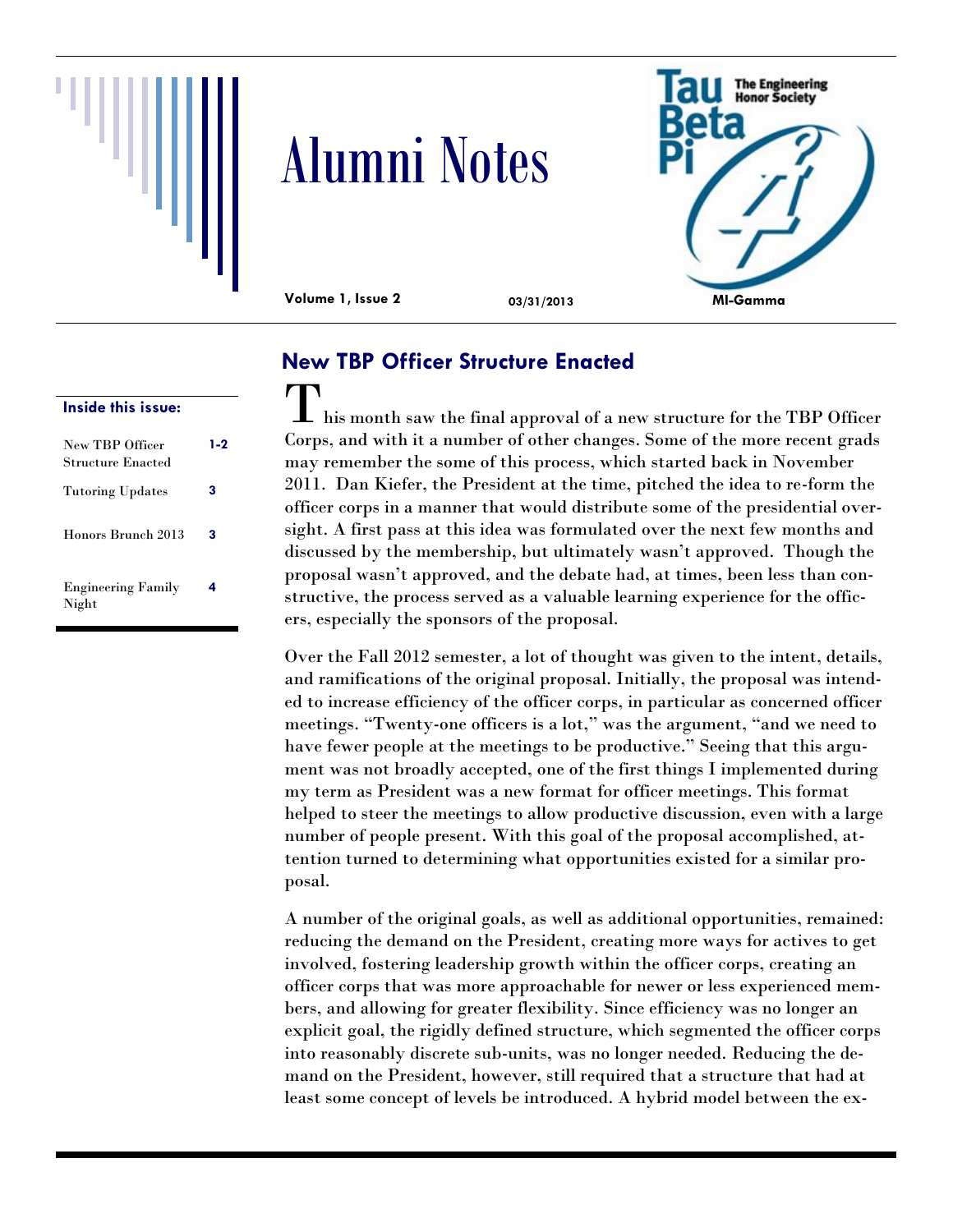#### **Page 2**

#### **New TBP Officer Structure Enacted (Cont.)**

isting flat structure and a rigid tree structure was needed, and subsequently found, in the concept of Officer Teams.

Officer Teams are a concept new to the TBP officer corps, and relatively unprecedented in other groups on campus. The goal is to distribute the oversight responsibility while maintaining the individual autonomy of each officer position. Under the old model, it was the President's responsibility to ensure that each officer completed his or her duties in a timely and effective manner. Under the new model, for example, the President is only directly responsible for a little under half of the officers. This includes the Secretary, Treasurer, External Vice Presidents, and the Team Leads. Each Team Lead is, in turn, responsible for ensuring that the responsibilities of their Team members are accomplished. Unlike in a more rigid structure, each individual officer maintains the autonomy to make decisions regarding how to accomplish their responsibilities. An additional benefit to the implemented Teams is that it creates a more approachable mentor in the Team Lead. Under the old model, each officer was able to go to the president for advice and feedback. The President, however, is fairly busy and, while aware of the high-level impact of each position, not necessarily familiar with all of the intricacies of each position. Under the new model, each officer would still be able to go to the President, but they'd also have an additional resource who would be at least a little more familiar with the types of experiences they might expect in their new position. This should help ease the transition for new officers as well as provide useful oversight and mentoring experience to officers that may wish to be President in the future.

One of the recurring problems for TBP has been in getting actives that aren't officers more involved. This new structure seeks to address that by providing a new type of involvement—committees. Committees allow a flexible way for members to get involved in more facets of chapter activity. Previously, if you were an active that wanted to be involved in leadership outside of the officer corps, your options were limited to being a group leader or a service project leader. There is much more to our chapter than just these two categories of activities, however, and our opportunities for involvement should reflect that. One of the new committees that has started up is the Professional Development Committee. This committee combines the responsibilities of the Corporate Relations and Diversity & Leadership Officers, under the direction of the Corporate Relations Officer. Committee members would help organize activities such as Engineering Futures sessions, company information sessions, professional development workshops, and the MLK Luncheons. The Corporate Relations Officer would be in charge company correspondence, MLK topic planning, and steering the committee. The new structure also allows for flexibility to create committees when needed, so if, for instance, K-12 Outreach could benefit from having a small committee to assist the officers, there is a process for starting that up.

These changes are an exciting, if somewhat challenging, undertaking for the chapter and will help us to grow and to provide ever improved resources and opportunities to our members and to the College.

Mike Hand Chapter Advisor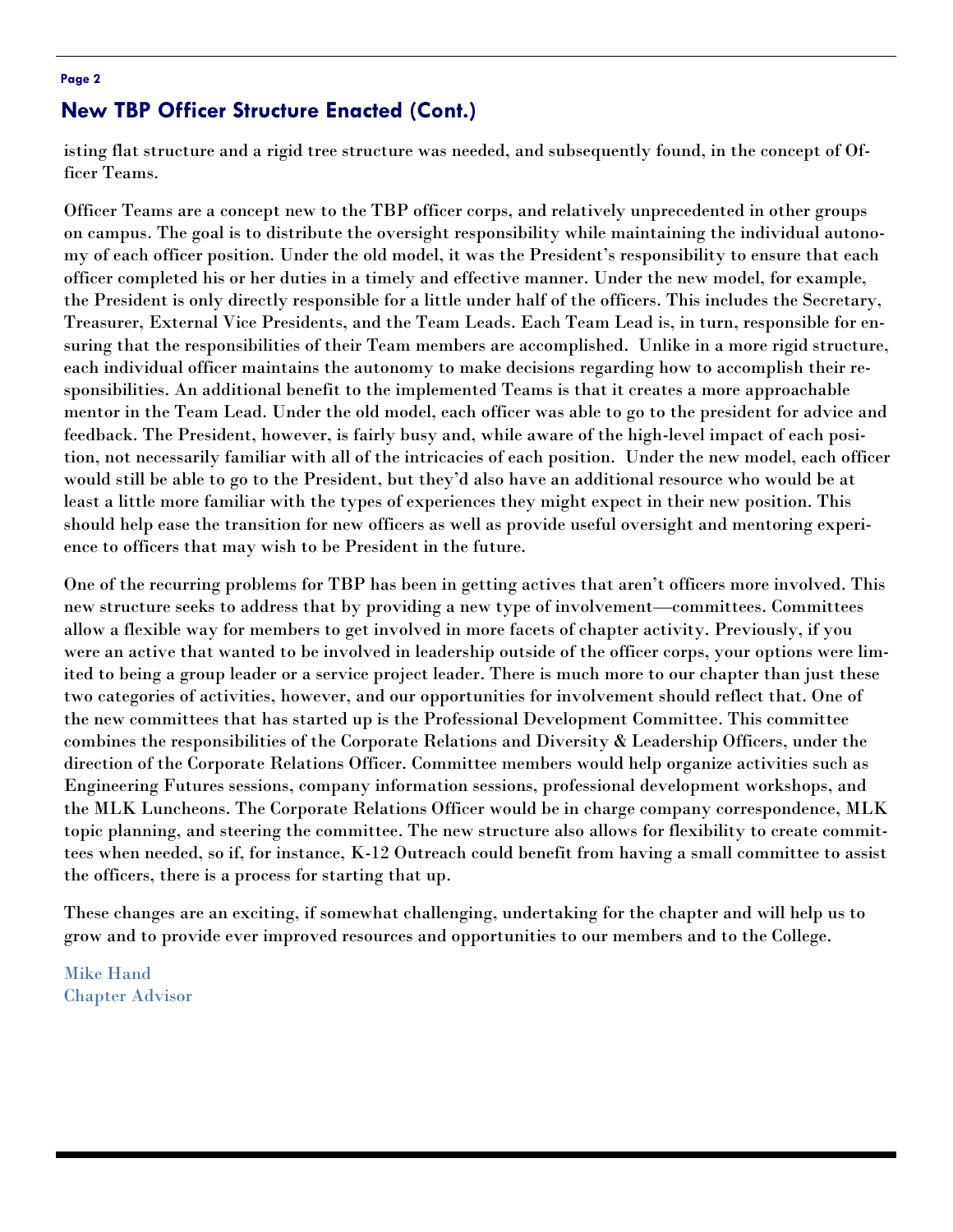### **Tutoring Updates**

.s the semester comes to a close, it is time to reflect on the progress made in our new tutoring system. Earlier this semester, the officer corps decided that it would be more efficient to switch from pre-arranged group tutoring efforts to one-on-one tutoring for a variety of reasons. One of these reasons was to increase the efficiency with which our tutors volunteered their time. In past semesters, a maximum of 40 hours of the pre-set 112 hours were actually spent tutoring students, assuming that every student was tutored for the full two hour period. This semester, we have tutored a total of 58.75 hours and counting! Additionally, in Fall 2011, only 20 students utilized our tutoring system while this semester we have had twice as many requests. On top of all of this, many students have been keeping in correspondence with their tutors and arranging to meet with them again. We feel that this has improved TBP's image on campus as both a reliable and trustworthy organization and helped us build rapport with the engineering community.

We have also begun partnering with HKN (the EECS Honor Society), for tutoring in EECS courses because they have seen the improvements of our new tutoring system. There is still work to be done to improve our tutoring program but I am very happy to have been a part of such a meaningful project on campus!

Laura Kruger

Campus Outreach Chair

#### **Honors Brunch 2013**

The College of Engineering hosts an annual event in March called Honors Brunch where it recognizes the recipients of the College's Leaders and Honors Awards. The External Vice Presidents of Tau Beta Pi, working together with Epeians (the Engineering Leadership Honor Society), were heavily involved in the planning of this award reception.

They contributed by coordinating the interviews for the nominees of the TBP Thomas S. Rice Award. The EVPs also organized a panel of interviewers for many of the awards given out by the College of Engineering. The panels, each consisting of one undergraduate student, one graduate student, and one faculty member, are designed so that they represent a range of majors and backgrounds. Once the panels have been chosen, the nominees for each award must be interviewed by their corresponding panel. Coordinating the schedules of the interviewers and nominees was a daunting but rewarding task. The award recipients that were ultimately chosen by the interview panels were certainly a deserving group of individuals.

Every award recipients submitted a personal bio for presentation at Honors Brunch. Their academic and extra-curricular achievements were humbling and awe-inspiring. After the event, the officer corps has begun discussing ways to publicize the recipients' accomplishments, so as to spread recognition of these incredible students and the inspiration their stories bring.

Mike Boyd & Natalie Eyke

External Vice-Presidents